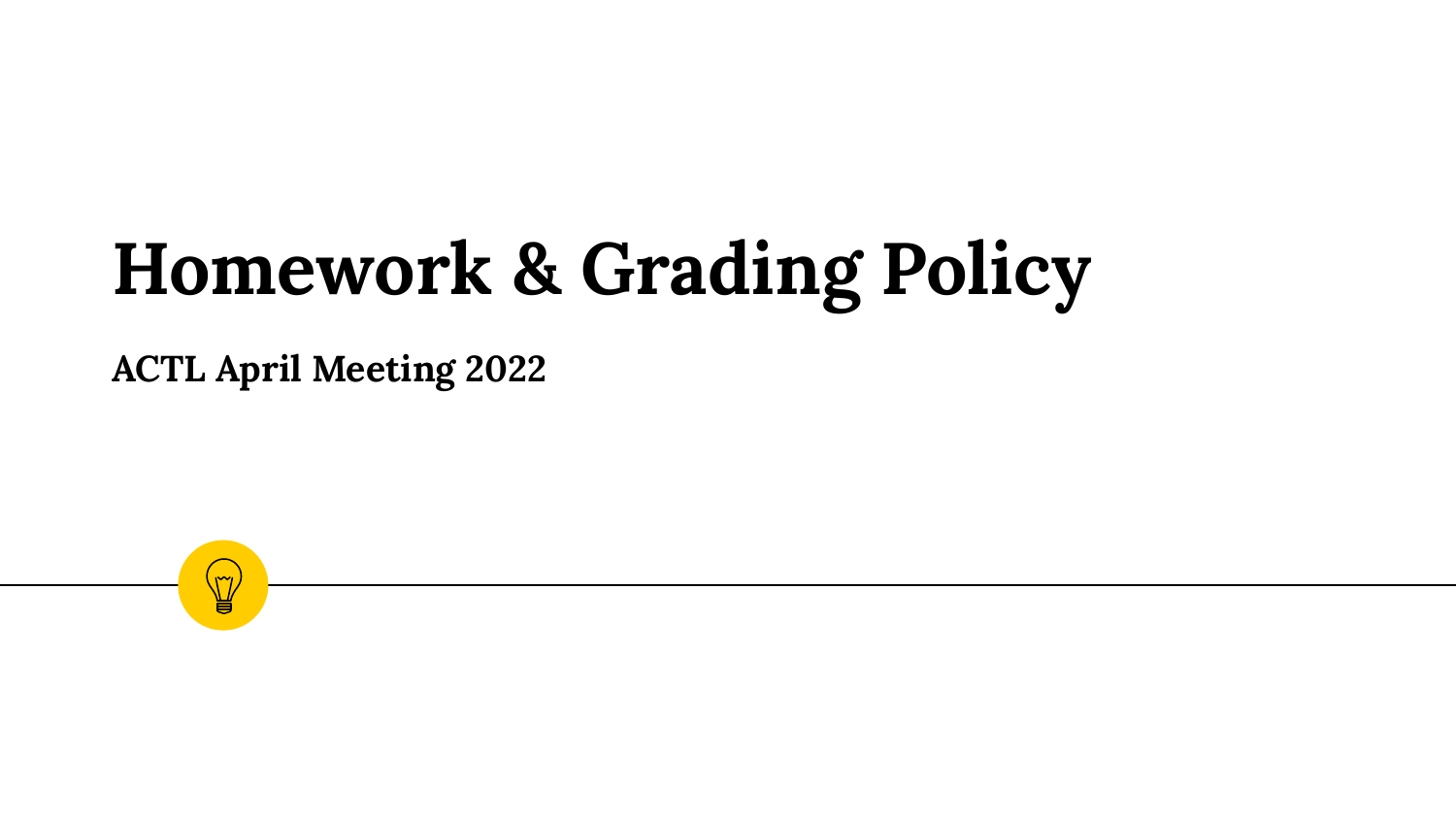

- Policy Revision Process Timeline
- ◉ Overview of [Revised Drafts](https://drive.google.com/drive/folders/1lGzsD_mkVzKT11axpQmsLUHlDBt2uMOR?usp=sharing)  Grading & Homework
- ◉ Next Steps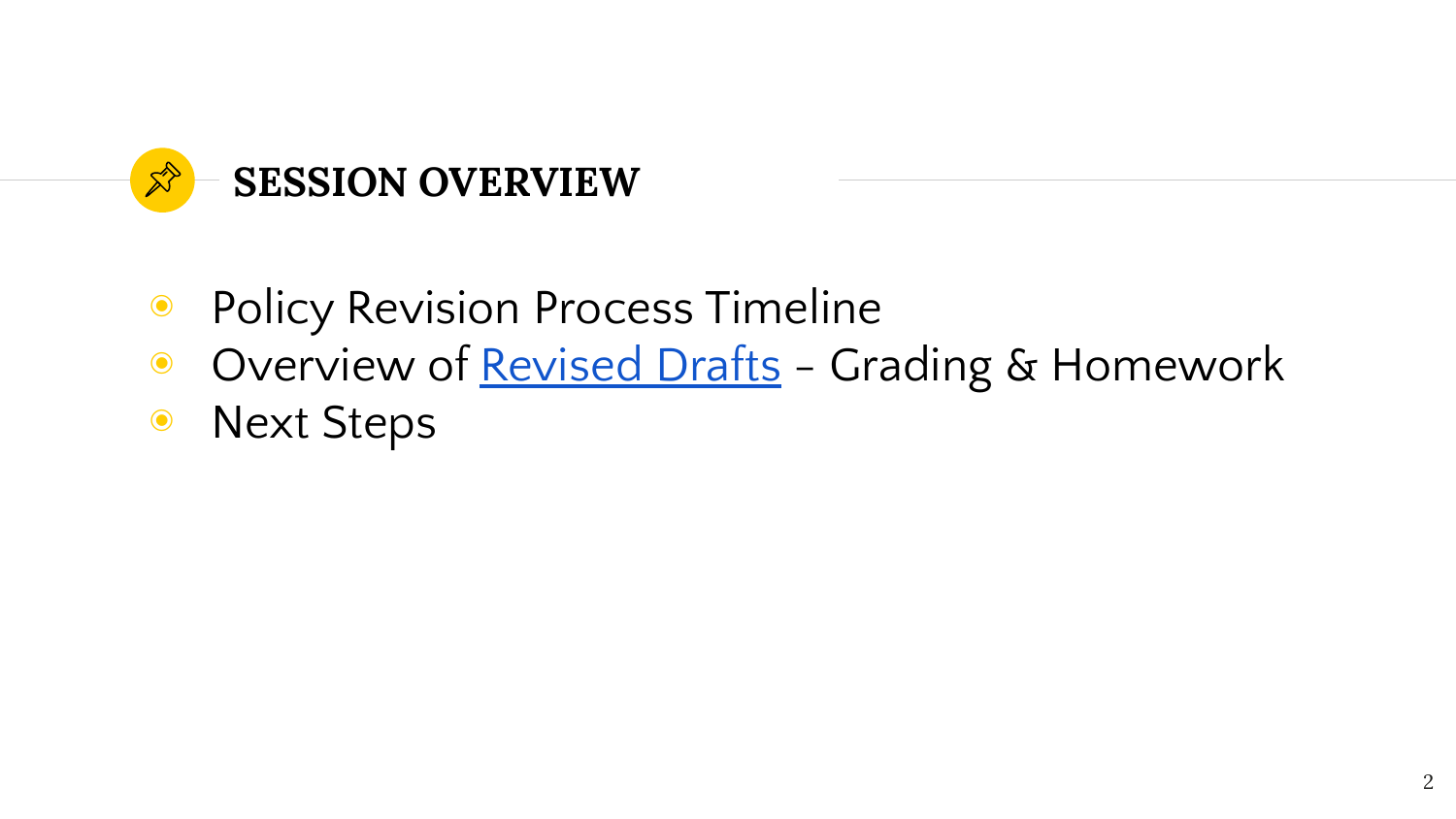# **Process Timeline**

#### *PHASE 1*

#### **October 2021**

- Community of Practice (Oct Jan): School leaders, teachers, and central office staff from 12 sites engaged in research and study utilizing "*Grading for Equity*" by Joe Feldman.
- Work Session on "Homework and Communication of Student Progress" on 10/19/21

#### **November 2021 - January 2022**

- Academics and Student Support staff incorporated guidance from Board into first policy & PIPs working drafts
- First working drafts were shared with Instructional Lead Teachers (ILTs) who worked to collect feedback from school-based staff
- Mid-December shared same drafts with Policy Review Team (PRT)
- Academics and Student Support staff incorporated feedback from schools and PRT to create second working drafts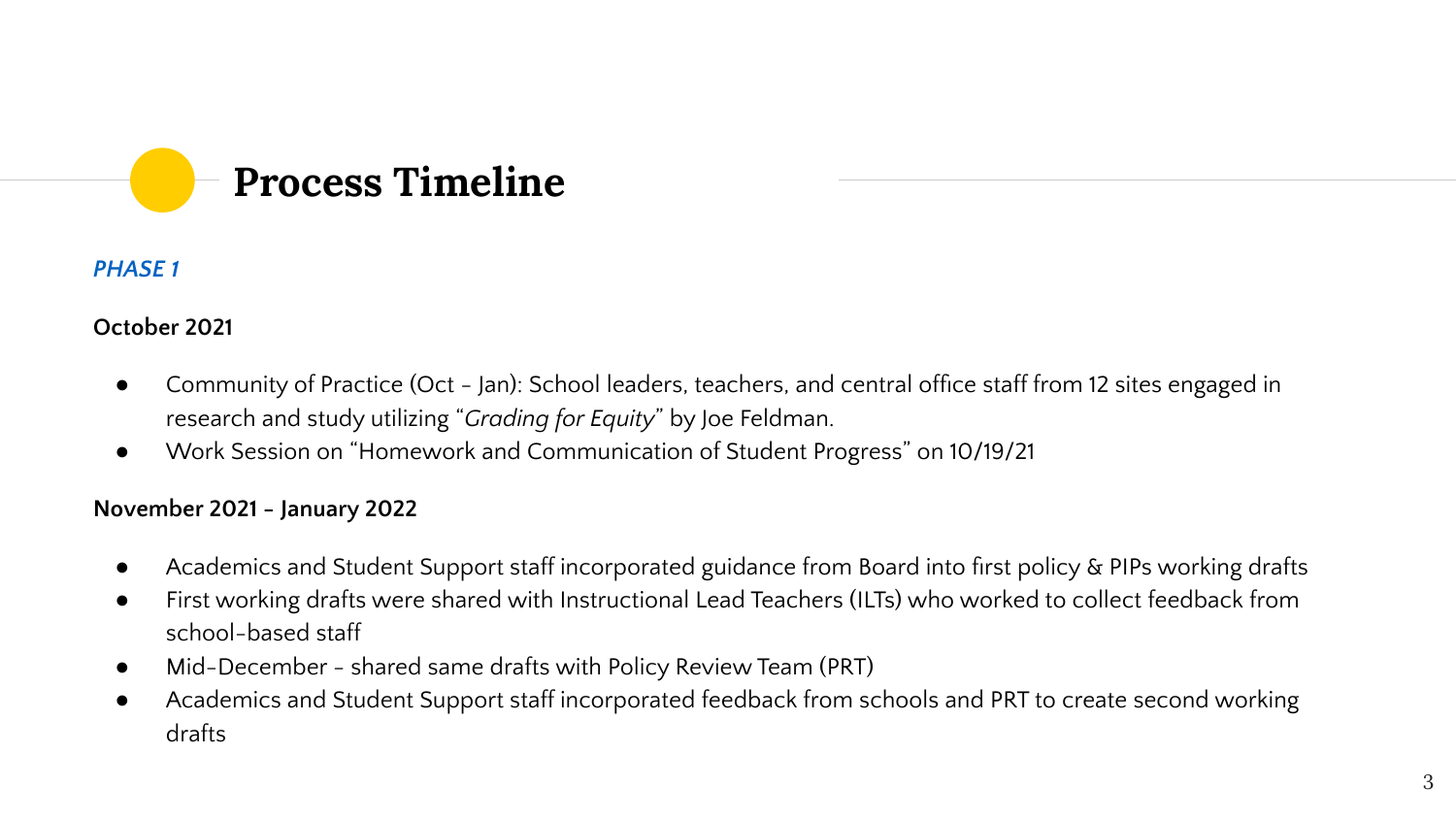

#### *PHASE 2*

#### **February - March 2022**

- Principals identified school representatives to be part of further engagement in review and revision process of drafted policy and PIPs
- Academics and Student Support staff incorporated the next set of feedback received

#### **April - May 2022**

- Drafted policies will be posted on Engage webpage for public comment for one month
- Additional stakeholder groups (ACTL, TCI, Student Advisory board) will provide feedback on drafts
- Convene school-based and Academics and Student Support staff working group to incorporate next set of feedback received
- Provide policy and PIP drafts to PRT, Superintendent/Cabinet, and Board Policy Subcommittee for review; make final updates based on feedback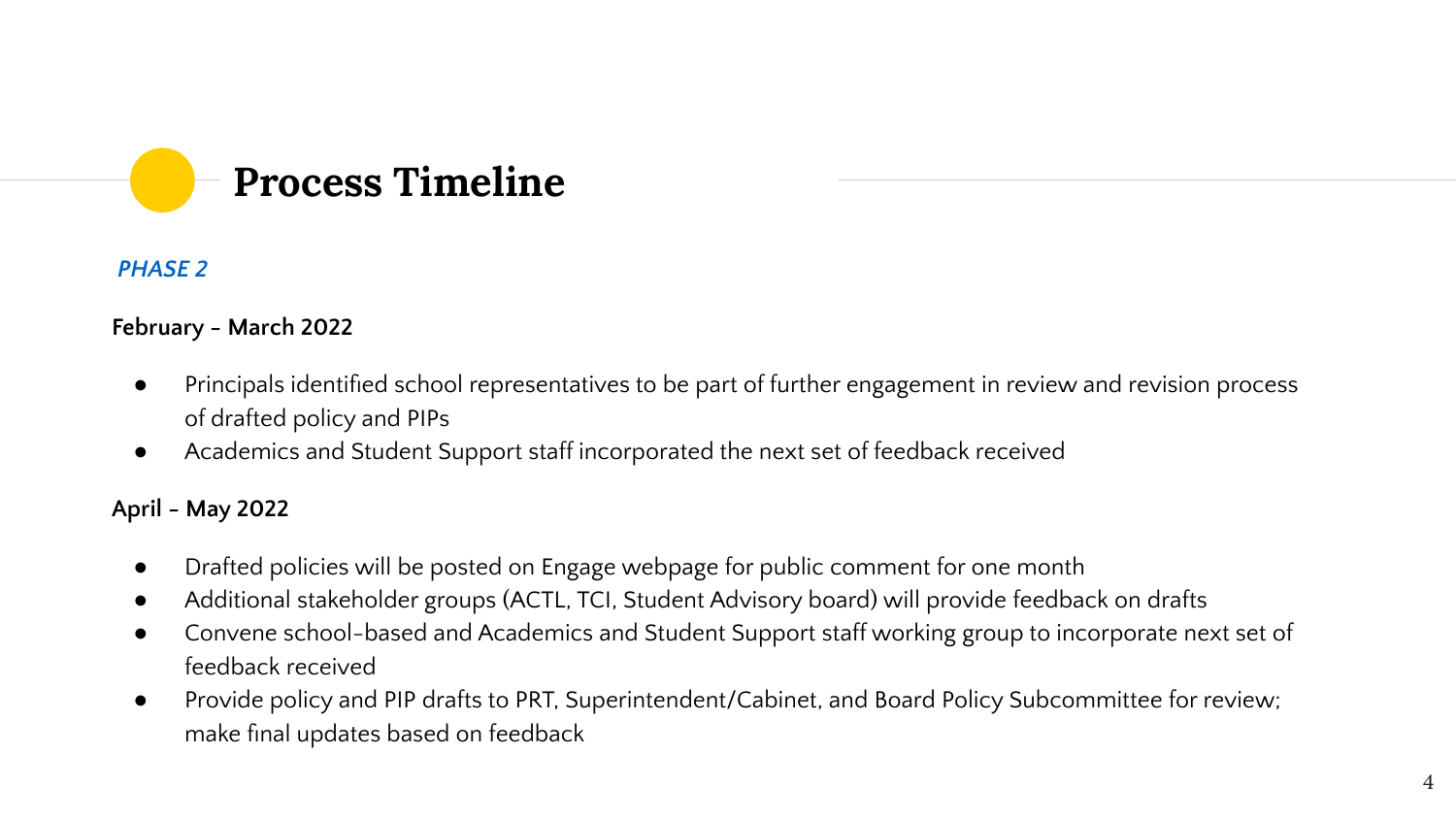

## **Homework Policy**

- Includes research
- Connects to 5Cs
- Clarify purpose (practice, prepare, study, and/or extend learning)

## **Homework PIP**

- **•** Clarify guidelines
- Elem: focus on literacy and numeracy; include interdisciplinary content
- Maximum time clarified for all levels

# **Summer Assignments PIP**

- New PIP
- Distinguishes use of "optional systemwide assignments" and "course specific assignments"

Feedback was reviewed and used to fully update the Homework Policy and PIPs.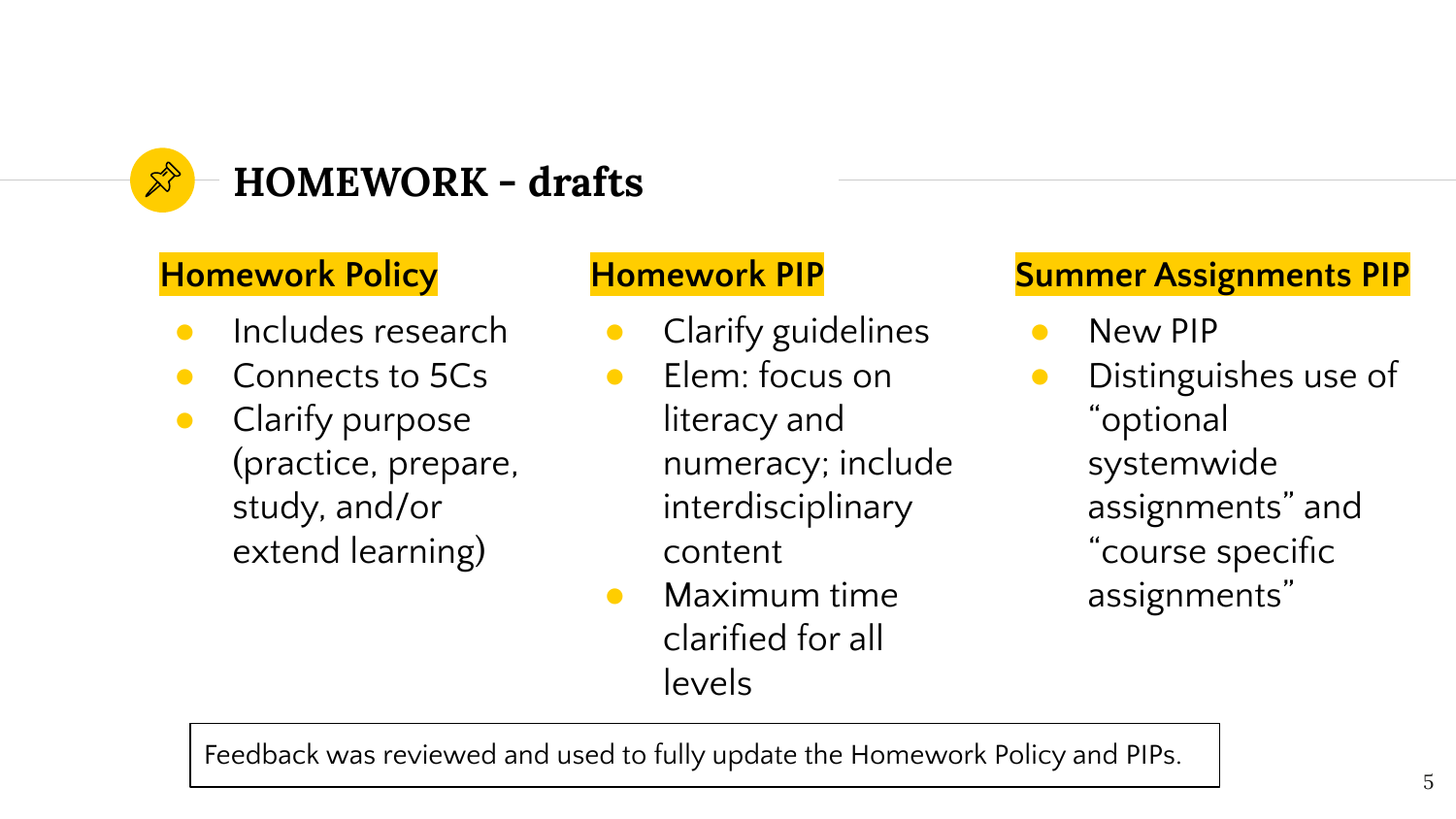

# **Grading Policy**

- Includes equitable grading pillars (accurate, bias-resistant, motivational)
- **Emphasizes focus** on communicating students' mastery of content

# **Elementary PIP**

- Updated VA code language
- **2 sections:**  Standards-based reporting & Traditional-reporting
- Clarifies reporting of progress for SWD, ELs, and Gifted learners
- Alternate reporting system

# **Secondary PIP**

- Updated VA code language
- Alternate reporting system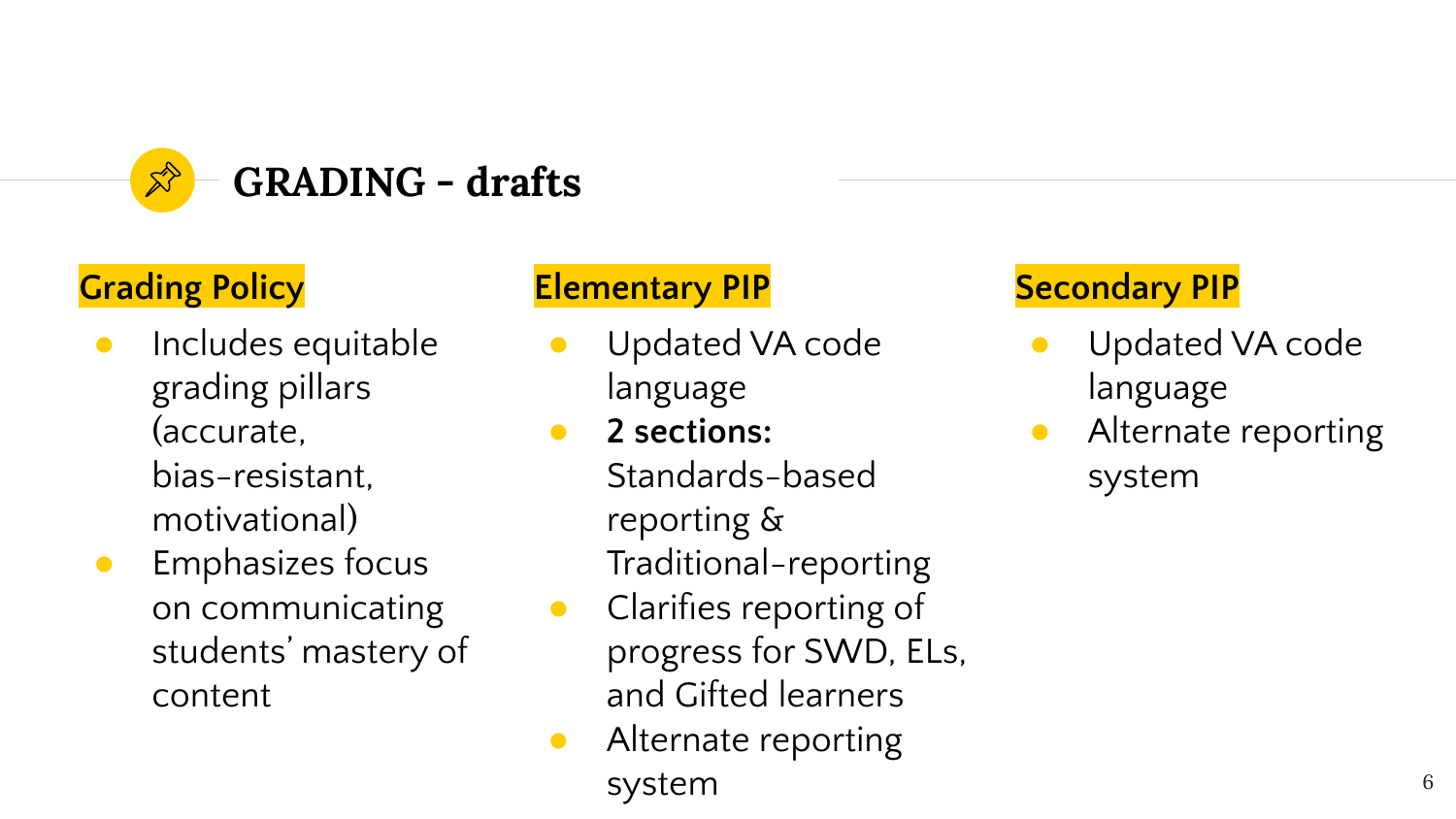

- ◉ Grading PIP changes are currently limited, but all of the feedback has been considered and will be used to inform the path forward throughout next school year.
- ◉ We will continue to focus on more equitable grading practices throughout all schools. In the 2022-23SY, professional learning will help us expand the effort over time and thoughtfully implement practices at the school level.
- ◉ We will complete additional updates to the Grading PIPs after staff have had a year to implement and reflect upon the possible changes.